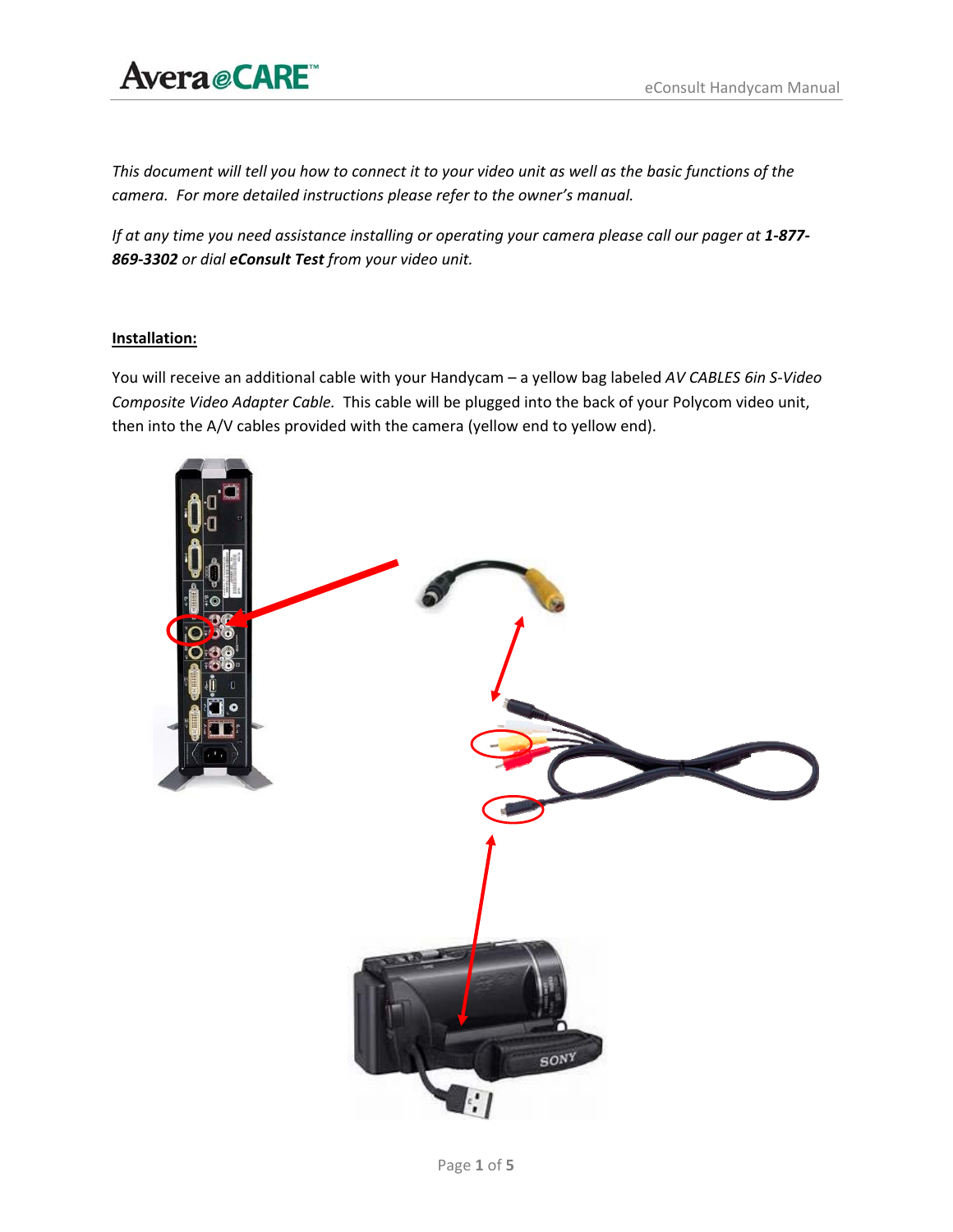### Avera *e* CARE<sup>"</sup> eConsult Handycam Manual

You will need to program your Handycam as Preset 3 on your video unit. To do this select the *Camera* button on the remote, arrow over to the third selection (*Exam Cam*), next select *Preset*, then the number *3* until you receive a display on the screen letting you know that it has been stored.

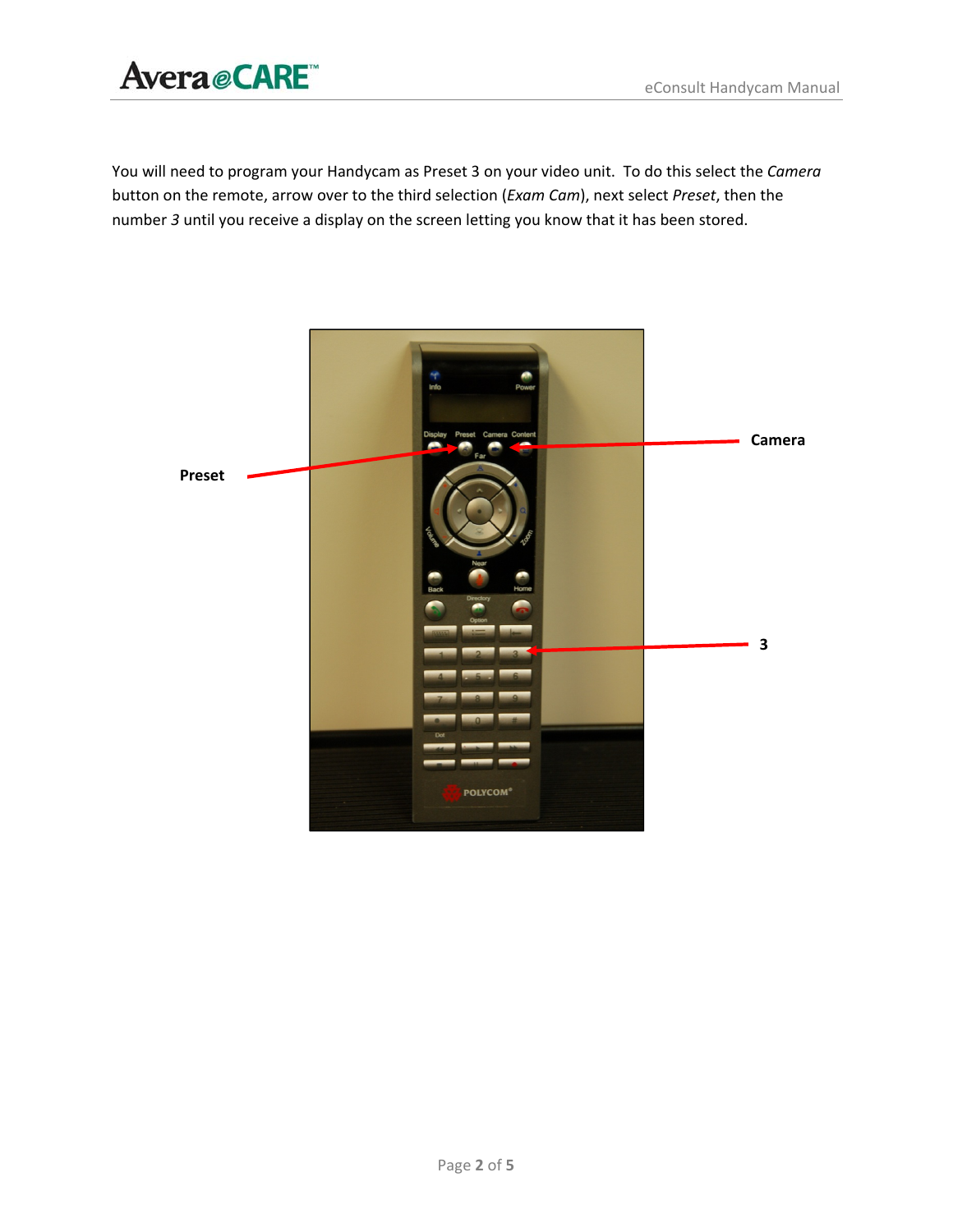## Avera *e* CARE<sup>"</sup> eConsult Handycam Manual

### **Use:**

Your Handycam will be able to capture both live video as well as still pictures for use in an eConsult encounter. Please refer to the attached reference and/or your owner's manual (pages 26‐33) for capturing live video and still pictures, as well as how to replay them for providers if needed.

| <b>Capturing Video</b>                                                                                                                                               |  |
|----------------------------------------------------------------------------------------------------------------------------------------------------------------------|--|
| 1. Open the lens cover                                                                                                                                               |  |
| 2.<br>Open the LCD screen and press MODE to<br>toggle between Movie and Camera<br><b>РНОТО</b><br><b>MODE</b>                                                        |  |
| 3.<br>Press START/STOP to start video<br>To stop video, press START/STOP agair-<br>You can capture photos during video<br>stream by pressing PHOTO (Dual<br>Capture) |  |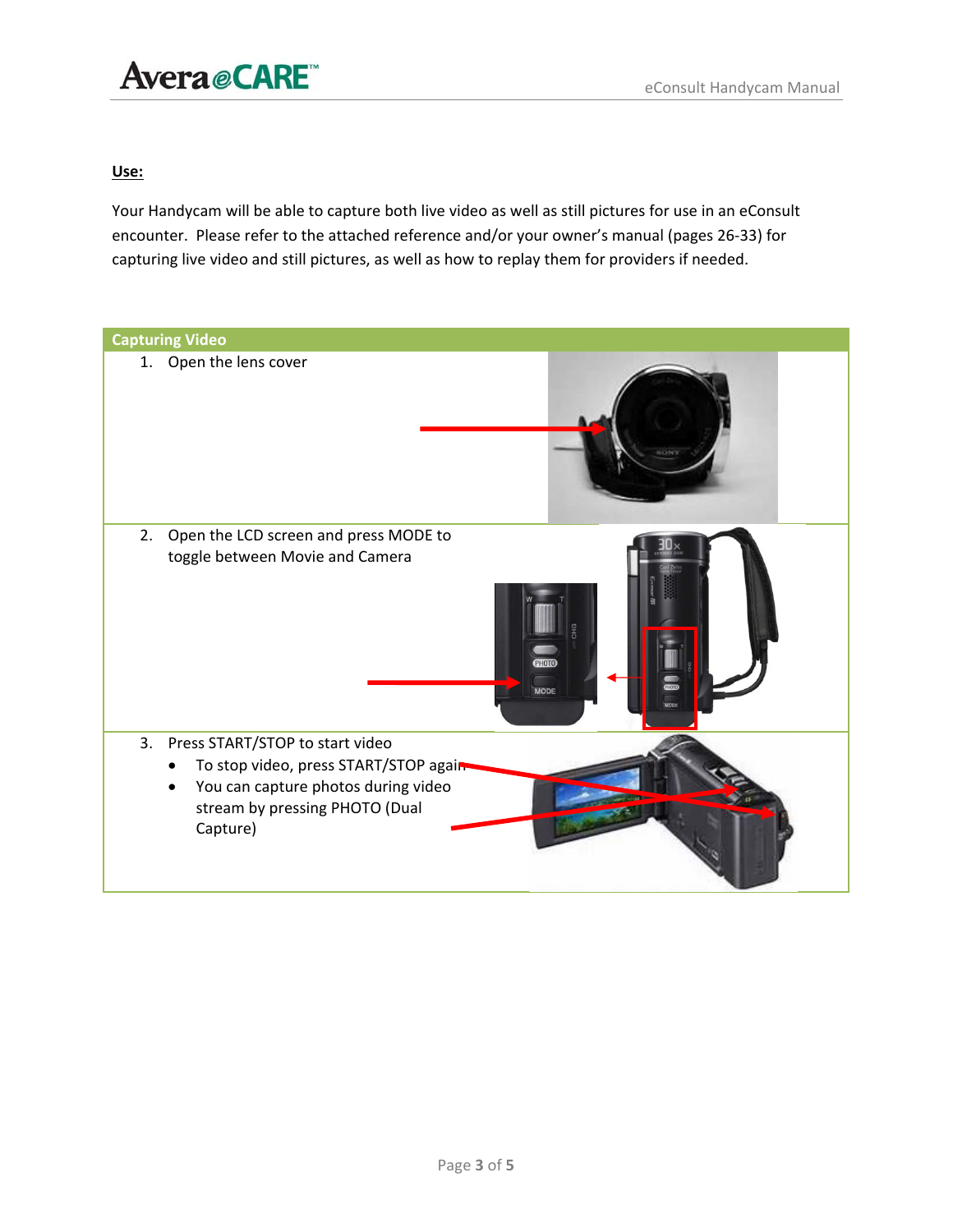

# **Capturing Photos** 1. Open the LCD screen and press MODE to toggle between Movie and Camera 2. Press PHOTO lightly to adjust the focus, then press it fully. When the focus is adjusted properly, AE/AF lock indicator appears on the LCD screen

#### **Zooming**

W (Wide Angle): Wider range of view T (Telephoto): Close view

- You can magnify images using optical zooming up to 25 times the original size with default setting
- Move the power zoon lever slightly for a slower zoom. Move it further for a faster zoom.